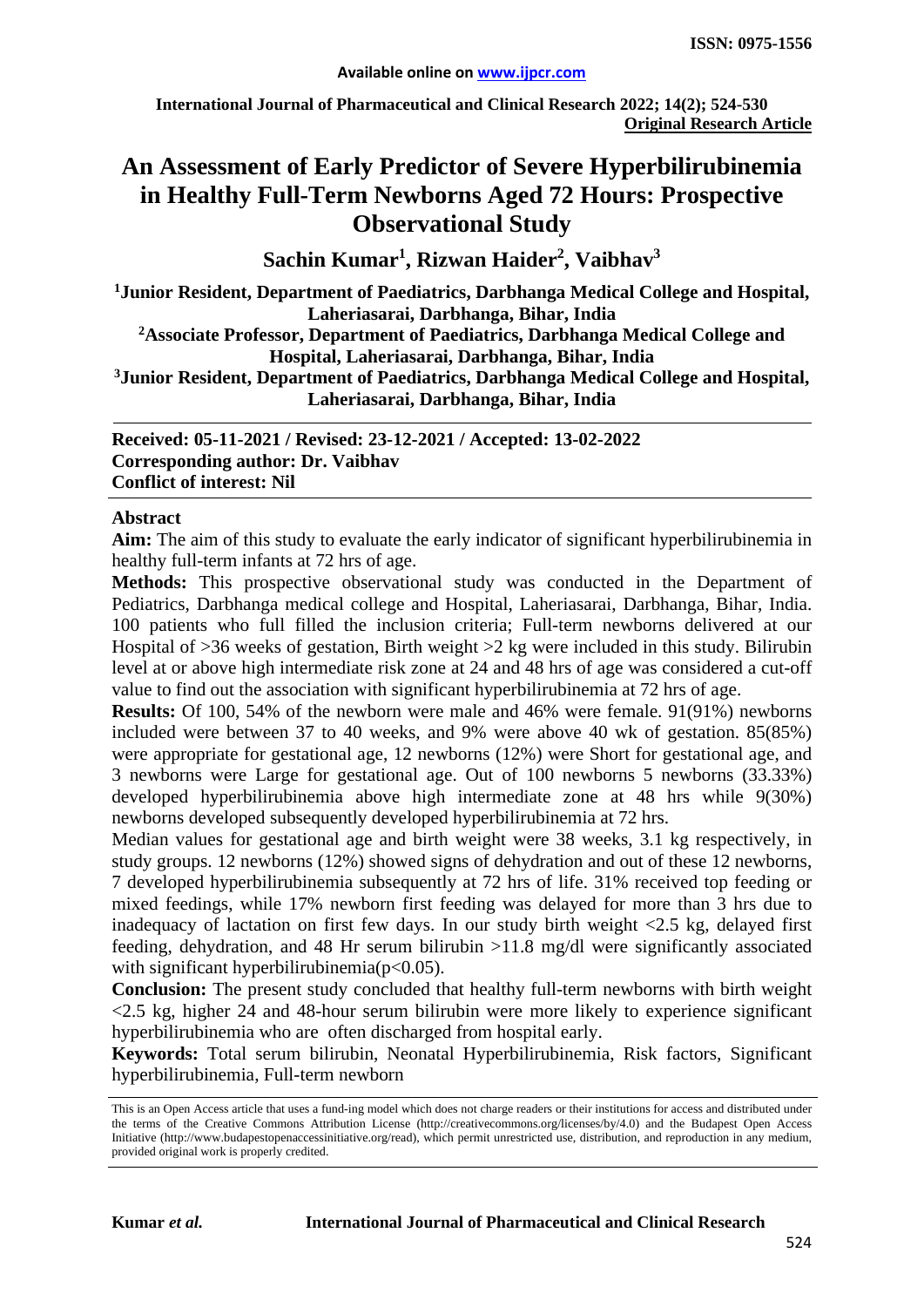# **Introduction**

Sixty to 80% of healthy, full-term infants are expected to present with idiopathic neonatal jaundice in the initial postnatal period.[1] Idiopathic neonatal jaundice is attributed to an increased breakdown of heme, immature liver function, low amount of intestinal bacteria, increased enter hepatic circulation of bilirubin and inadequate intake.[2]

Early detection and treatment of significant hyperbilirubinemia may prevent complications. According to some studies, even moderate hyperbilirubinemia is found to be associated with an increased risk of minor neurologic dysfunction in the first year of life which is often considered safe.[3]

Reliable prediction of at-risk neonates may allow clinicians to plan early discharge of low-risk neonates and timely follow-up of high-risk neonates. Simple, non-invasive, and cost-effective methods should be used in high-risk neonates.

Body weight loss (BWL) percentage is an objective and useful tool that may indicate when interventions such as supplemental feeding should be considered.

Previous studies have suggested that 7% to 10% BWL by day 3 in fully breastfed infants is abnormal neonatal BWL.[4,5] However, there are conflicting opinions about what constitutes normal neonatal BWL, and about when supplemental feeding should be considered to prevent significant hyperbilirubinemia. The aim of this study was to analyze the optimum cut-off values of BWL percentages in the first three days after birth to predict neonatal hyperbilirubinemia 72 hours after birth.

# **Material and methods**

This prospective observational study was conducted in the Department of Pediatrics, Darbhanga medical college and Hospital, Laheriasarai, Darbhanga, Bihar, India, India

# **Inclusion criteria**

Full-term newborns delivered at our Hospital of >36 weeks of gestation. Birth weight  $>2$  kg.

#### **Exclusion criteria**

Newborns requiring admission to NICU, Infants of a diabetic mother, Newborns with major congenital malformations, Birth trauma, newborns with haemolytic anaemias (Rh, ABO incompatibility), Neonatal sepsis.

#### **Method**

100 patients were included in this study. Demographic profile and relevant information was collected by using structured Pro-forma by interviewing the mother and from the mother's case sheet. Gestational age was assessed by New Ballard score. Venous blood samples were collected from the baby at 24, 48 hours and 72 hrs of life. The venous blood sample was collected and serum bilirubin estimation was done within 12 hours of collection of the sample by Diazotized sulfanilic test. Various demographic and clinical variables as socio-economic background, gender, delivery mode, drugs given to mother, maternal risk factors, birth weights, anthropometry, a first feeding, dehydration, and feeding pattern were studied for possible contribution in development of hyperbilirubinemia in such newborns developing significant hyperbilirubinemia.

Bilirubin levels were analysed to find out association with 3 risk zone according to the Bhutani nomogram (Low-risk zone, low intermediate risk zone, and High intermediate-risk zone and above). Bilirubin level at or above high intermediate risk zone (over 75th percentile cutoff value) at 24 and 48 hrs of age was considered a cutoff value to find out the association with significant hyperbilirubinemia at 72 hrs of age.

# **Statistical Analysis:**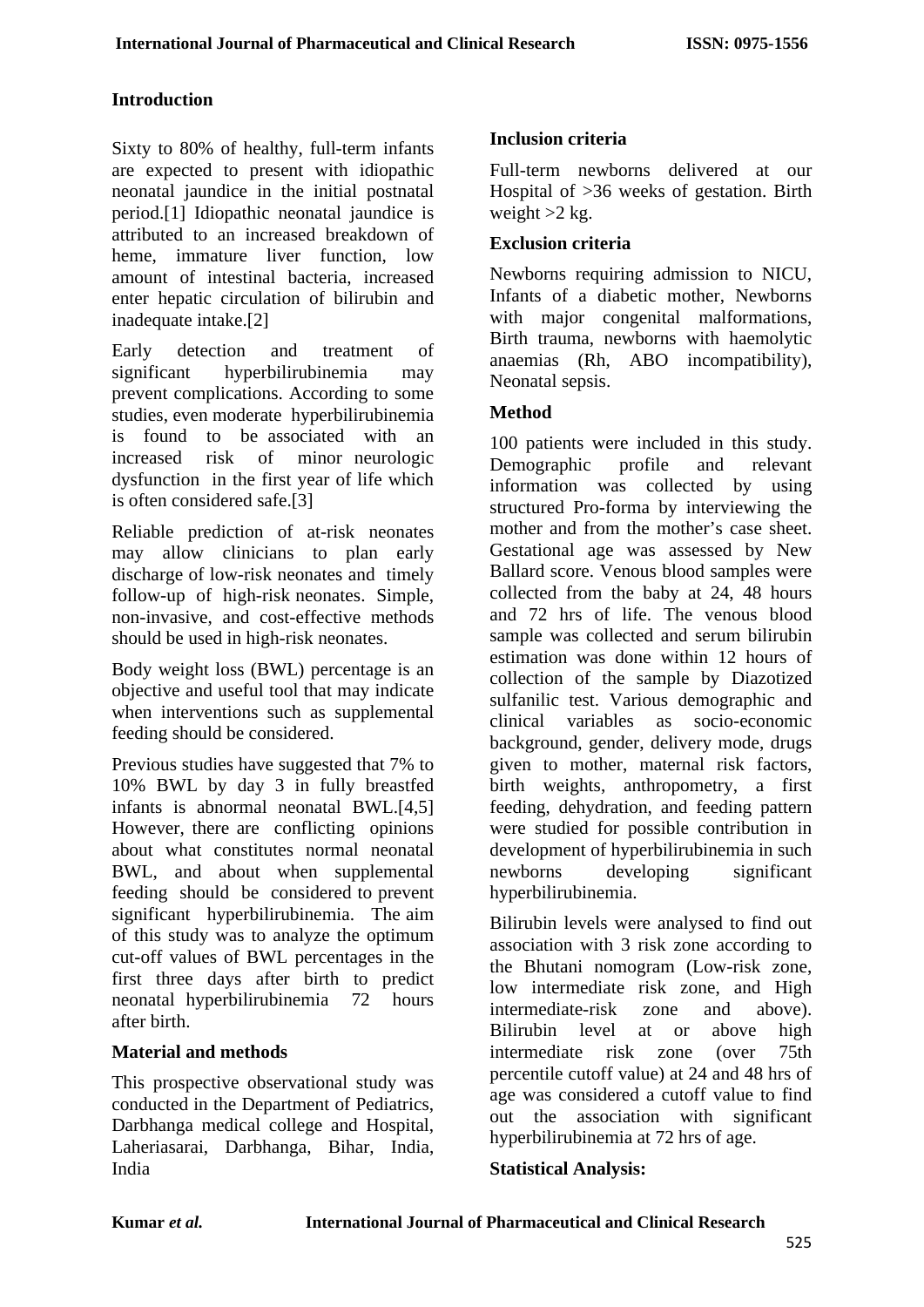Data was entered on the computer using Microsoft Office Excel Software program for Windows, then transferred to the Statistical Package of Social Science Software (SPSS)25.0 program to be statistically analysed. Comparison between groups was performed using the Mann-Whitney test for quantitative variables while comparison for qualitative variables was performed using Chi-square or Fisher's exact test. P values less than 0.05 were considered statistically significant.

# **Results**

100 newborns were enrolled in the study and analysed for the association of various demographic, clinical, and laboratory markers for early prediction of significant hyperbilirubinemia in the study cohort. 54% of the newborn were male and 46% were female. 91(91%) newborns included were between 37 to 40 weeks, and 9% were above 40 wk of gestation. 85(85%) were appropriate for gestational age, 12 newborns (12%) were Short for gestational age, and 3 newborns were Large for gestational age. [Table1] Out of 100 newborns 5 newborns (33.33%) developed hyperbilirubinemia above high intermediate zone at 48 hrs while 9(30%) newborns developed subsequently developed hyperbilirubinemia at 72 hrs.

Median values for gestational age and birth weight were 38 weeks, 3.1 kg respectively, in study groups. 12 newborns (12%) showed signs of dehydration and out of these 12 newborns, 7 developed hyperbilirubinemia subsequently at 72 hrs of life. 31% received top feeding or mixed feedings, while 17% newborn first feeding was delayed for more than 3 hrs due to inadequacy of lactation on first few days. [Table2] Maternal age, social status, parity, cesarean section, and oxytocin induction were not associated with hyperbilirubinemia at 72 hrs of life. While Instrumental delivery using vacuums and forceps had significantly higher chances of developing significant NNHB at 72 hrs. (p<0.05 [Table1]

We also studied 24 hrs bilirubin and 48 bilirubin to find out association to significant hyperbilirubinemia. Total bilirubin  $>6$  at 24 hrs and  $>11.8$  at 48 hrs of life which corresponds to high intermediate risk zone cutoff in Bhutani nomogram and we found this association to be statistically significant. Gender, gestational age, fetal growth had no statistical differences in the occurrence of NNHB. In our study birth weight <2.5 kg, delayed first feeding, dehydration, and 48 Hr serum bilirubin >11.8 mg/dl were significantly associated with significant hyperbilirubinemia(p<0.05). [Table2

| Variables  |              | Significant NNHB at | Total   | P-value | 95 CI        | <b>OR</b> |
|------------|--------------|---------------------|---------|---------|--------------|-----------|
|            |              | 72 hrs of age= $20$ |         |         |              |           |
| Social     | Middle class | 14(17.44%)          | 72(72%) | 0.08    | $0.39 - 1.7$ | 0.93      |
| status     | Lower        | 6(21.43%)           | 28(28%) |         |              |           |
| Maternal   | $25 - 35$    | $11(16.42\%)$       | 67(67%) | 0.4     | $0.4 - 1.3$  | 0.7       |
| age        | $>35$        | 9(27.27%)           | 33(33%) |         |              |           |
| Parity     | Primi        | 9(24.32%)           | 37(37%) | 0.5     | $0.7 - 2.7$  | 1.4       |
|            | Multi        | $11(17.46\%)$       | 63(63%) |         |              |           |
| of<br>Type | Cesarean     | 7(14.89%)           | 47(47%) | 0.5     | $0.5 - 2.1$  |           |
| Delivery   | Normal       | 5(16.13%)           | 31(31%) |         |              |           |
|            | Instrumental | 8(36.36%)           | 22(22%) | 0.001   | $1.7 - 6.5$  | 3.4       |
| Oxytocin   | <b>ves</b>   | 11(18.64%           | 59(59%) | 0.49    | $0.4 - 1.4$  | 0.8       |

**Table-1: Demographic risk factors for the association to significant NNHB in term newborn at 72 hrs of life**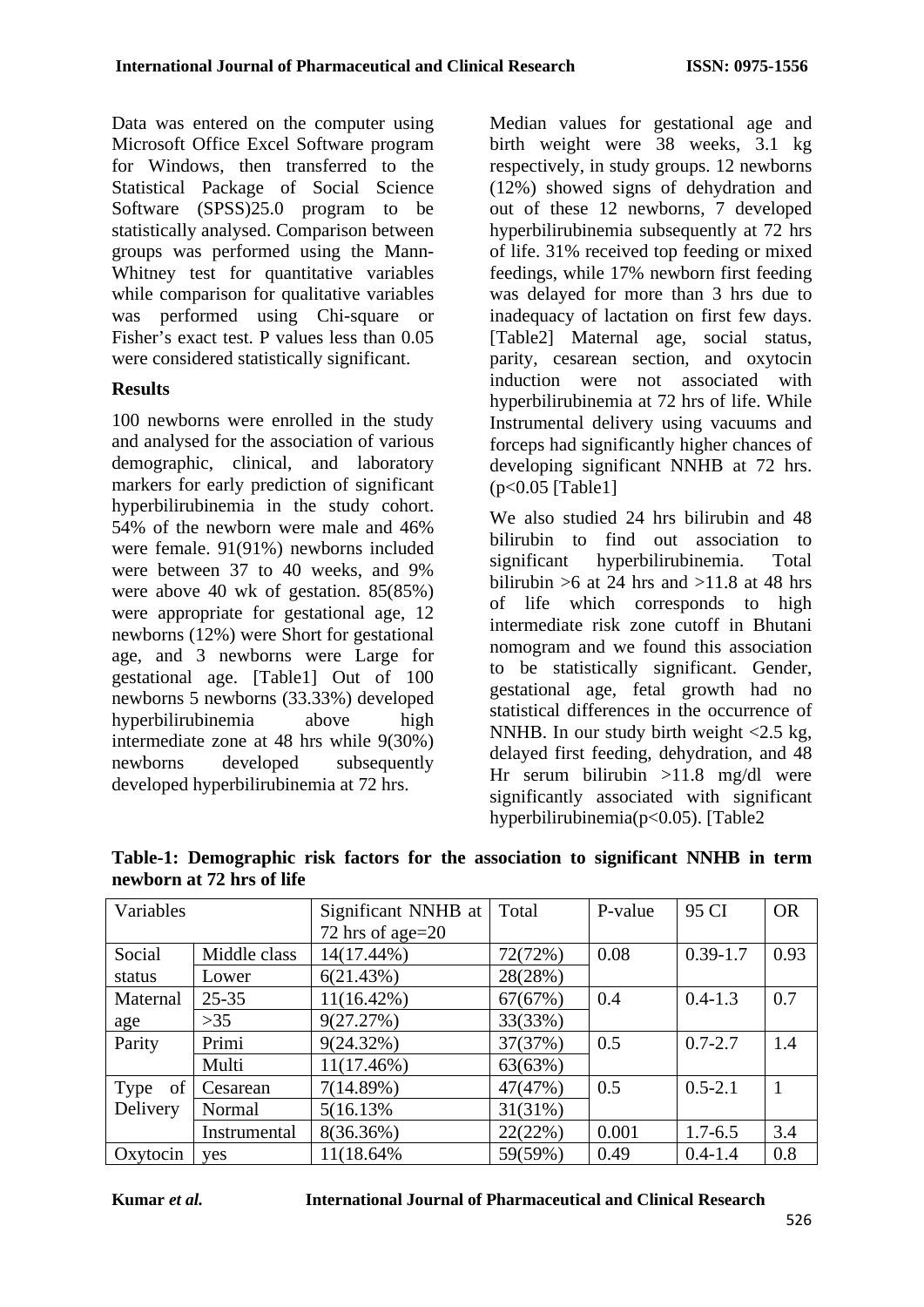| induction   No                                          |  | 9(21.95%)                                                                           |  |  | $41(41\%)$ |  |  |  |
|---------------------------------------------------------|--|-------------------------------------------------------------------------------------|--|--|------------|--|--|--|
|                                                         |  | Instrumental delivery using vacuums and forceps had significantly higher chances of |  |  |            |  |  |  |
| developing significant NNHB at 72 hrs of age $(p<0.05)$ |  |                                                                                     |  |  |            |  |  |  |

|                   |  |  | Table-2: Neonatal risk factors for association to significant hyperbilirubinemia in term |  |
|-------------------|--|--|------------------------------------------------------------------------------------------|--|
| newborn at 72 hrs |  |  |                                                                                          |  |

| <b>Variables</b>   |                | Significant NNHB | $Total(\%)$ | <b>P-value</b> | 95 CI        | <b>OR</b> |
|--------------------|----------------|------------------|-------------|----------------|--------------|-----------|
|                    |                | at 72 hrs of age |             |                |              |           |
| Gender             | Male           | 11(20.37%)       | 54(54%)     | 0.5            | $0.6 - 2.1$  | 1.06      |
|                    | Female         | 9(19.56%)        | 46(46%)     |                |              |           |
| Birth weight       | $2 - 2.5$      | 5(33.33%)        | 15(15%)     | 0.01           | $1.6 - 4.3$  | 2.3       |
|                    | >2.5           | 11(20.37%)       | 54(54%)     |                |              |           |
|                    | >3.5           | $4(12.90\%)$     | 31(31%)     |                |              |           |
| Gestational age    | $37 - 40$      | 17(18.69%)       | 91(91%)     | 0.7            | $0.5 - 2.3$  | 0.8       |
|                    | >40            | 3(20%)           | 9(9%)       |                |              |           |
| Fetal growth       | <b>SGA</b>     | 3(25%)           | 12(12%)     | 0.96           | $0.6 - 2.2$  | 1.1       |
|                    | <b>LGA</b>     | $1(33.33\%)$     | 3(3%)       |                |              |           |
|                    | <b>AGA</b>     | 16(18.82%)       | 85(85%)     |                |              |           |
| Dehydration        | Yes            | $4(33.33\%)$     | 12(12%)     | 0.057          | 1.06-3.9     | 2.04      |
|                    | N <sub>o</sub> | 16(18.18%)       | 88(88%)     |                |              |           |
| First<br>Delayed   | Yes            | $10(29.41\%)$    | 17(17%)     | 0.03           | 1.18-4.4     | 2.2       |
| feeding $(>3$ hrs) | N <sub>o</sub> | $10(12.05\%)$    | 83(83%)     |                |              |           |
| Top                | Yes            | 9(29.03%)        | 31(31%)     | 0.07           | 1.08-4.26    | 2.1       |
| feeding/mixed      | N <sub>o</sub> | $11(15.94\%)$    | 69(69%)     |                |              |           |
| feeding            |                |                  |             |                |              |           |
| 24<br>hr<br>serum  | $>6$           | 5(33.33%)        | 15(15%)     | 0.037          | $1.18 - 3.1$ | 2.1       |
| bilirubin*         | mg/dl          |                  |             |                |              |           |
| 48<br>hr<br>serum  | >11mg          | $9(30\%)$        | 30(30%)     | 0.001          | $1.8 - 7.5$  | 3.6       |
| bilirubin*         | /dl            |                  |             |                |              |           |

\*24 Hr serum bilirubin >6 corresponds to low intermediate zone and 48 Hr serum bilirubin  $>11.8$  to high intermediate risk zone in Bhutani nomogram birth weight  $<2.5$  kg, delayed first feeding, dehydration,24 Hr serum bilirubin >6mg/dl and 48 Hr serum bilirubin >11.8 mg/dl were significantly associated with significant hyperbilirubinemia ( $p<0.05$ )

# **Discussion**

Neonatal hyperbilirubinemia is the most common physical abnormality in newborns, it occurs in about 60-70% of full-term and 80% of preterm newborns. It is also the most common cause of readmission to the hospital during the early neonatal period. Approximately 4% of term neonates who are readmitted during their first week of life, 85% have jaundice.[6]

Reliable prediction of at-risk neonates may allow clinicians to plan early discharge of low-risk neonates and timely follow-up of high-risk neonates. Simple, non-invasive, and cost-effective methods should be used in high-risk neonates. Recently various new strategies are being adopted to predict significant hyperbilirubinemia in these newborns to facilitated early discharge and timely follow-up.[7] But many of these methods are costly and require repeated sampling and close assessment, which sometimes is not practical in a busy government setting handling large numbers of newborns. Several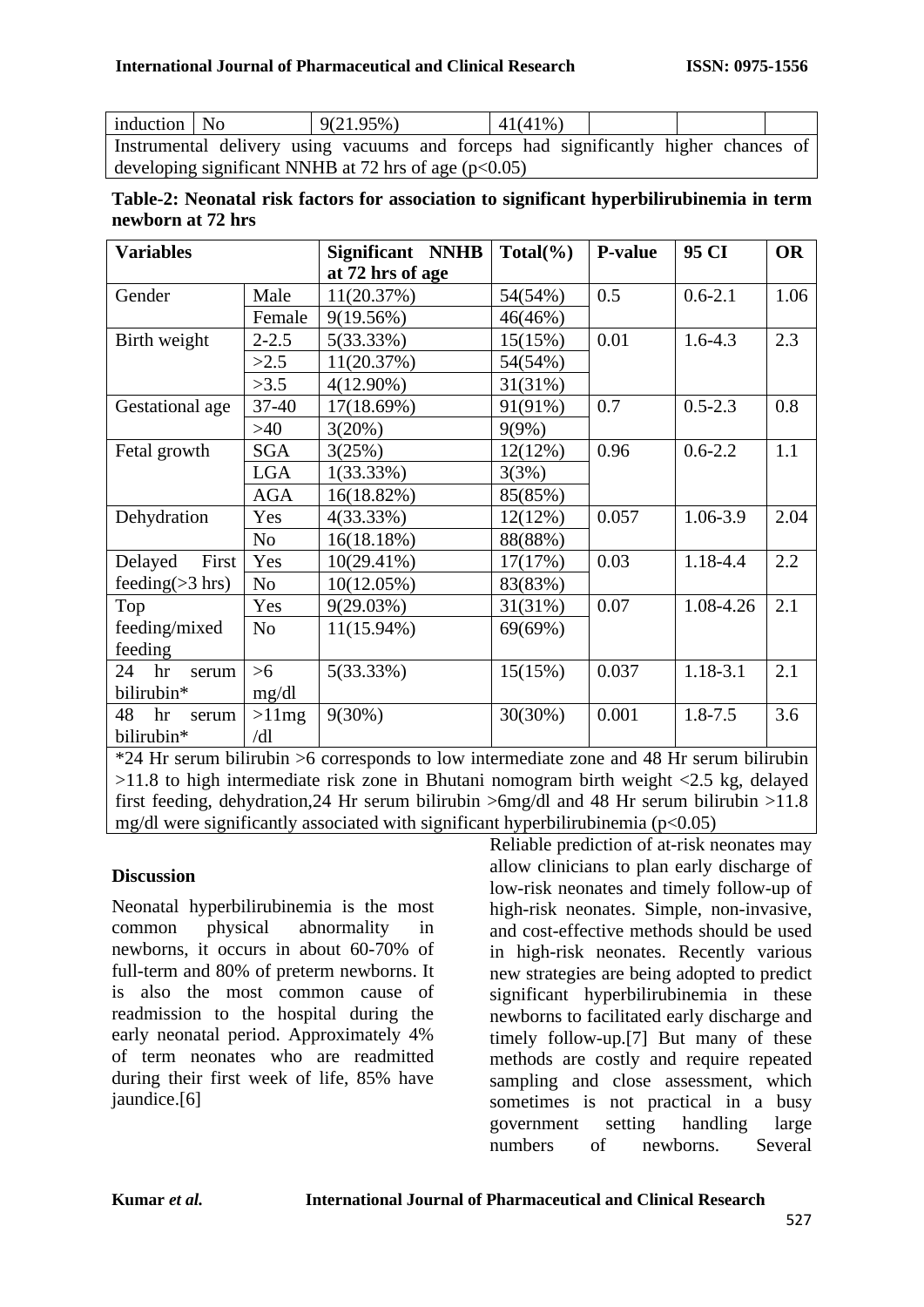demographic and clinical factors are described in a recent meta-analysis of available studies in low resource settings to exacerbate physiological hyperbilirubinemia and make these newborns more likely to develop complications of severe hyperbilirubinemia. According to some recent studies, even newborns having moderate hyperbilirubinemia may show minor or subtle neurological abnormality at a later age

Out of 100 newborns 5 newborns (33.33%) developed hyperbilirubinemia above high intermediate zone at 48 hrs while  $9(30\%)$  newborns developed subsequently developed hyperbilirubinemia at 72 hrs. Total bilirubin >6mg/dl at 24 and >11mg/dl at 48 hrs of life which corresponds to high intermediate risk zone cutoff in Bhutani nomogram and found this association to be statistically significant. In our study birth weight <2.5 kg, delayed first feeding, dehydration, 24 and 48-hour serum bilirubin >11 mg/dl were significantly associated with significant hyperbilirubinemia ( $p<0.05$ )

Maternal age, social background, and primiparity are described as risk factors in various studies.8-10 Adebami O et al.[8] found in their study that social background and advanced maternal age were significant risk factors for the development of severe hyperbilirubinemia among Term newborns. Olusanya BO et al.[9] did not find these risk factors to be significant in their observation. We also did not found statistical significance for social background, and maternal age, and Parity of mother as a risk factor for hyperbilirubinemia.

During the first week of life, some newborns may suffer from caloric deprivation due to low volume of feeds and delayed enteral feeding. This condition will lead to decreased gastrointestinal activity, decreased stool frequency, delayed meconium passage further increasing enter hepatic recirculation of bilirubin. Low oral intake may induce a state of fasting in these newborns. Fasting is known to increase enter hepatic circulation by suppressing gastrointestinal motility.[10] Early initiation of feeding and intervals < 3 hours are related to lower bilirubin levels in a study by M. Alex et al.[11] Dehydration or weightless >10% in the first week, Delayed feeding, and mixed feeding was significantly associated with significant Hyperbilirubinemia in few studies.[11-13] We did not find any statistical significance of exclusive breastfeeding in developing significant hyperbilirubinemia. As inadequate breastfeeding is more likely to cause significant hyperbilirubinemia rather than breastfeeding due to resemblance to fasting state and increased enter hepatic recirculation.

On the other hand, dehydration and delayed initiation feeding were a significant risk factors in our study causing weight loss  $(≥10%)$  after birth which can be associated with insufficient oral intake during the first week of life. Studies by M. Alex et al.[11], Bilgin et al.[12] and Tiwari et al.[13] also supported our observations. We observed delayed enteral feeding to be significantly associated with increased risk of hyperbilirubinemia at 48 and 72 hrs. Mixed feeding frequency in our study population was found as high as 31%. As our hospital is tertiary care has high rates of cesarean sections leading to further delay in initiation of breastfeeding and prolonged separation leads to poor lactation in mothers. However, we did not find mixed feeding to increase the risk of hyperbilirubinemia in newborns independently.

Delivery mode and anaesthesia during the cesarean section may also influence the hyperbilirubinemia risk in newborns. We did not observe a statistically significant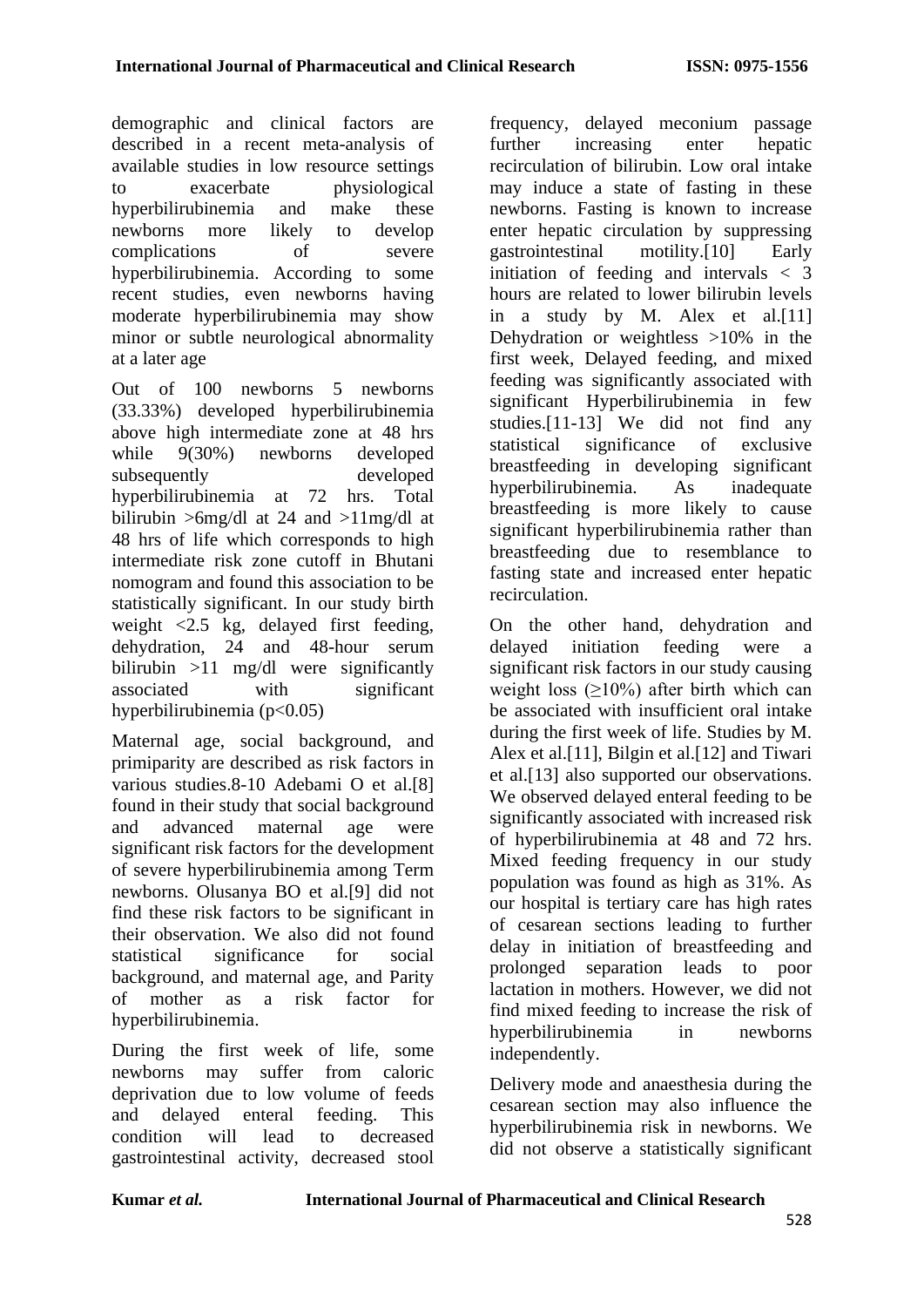difference between the cesarean section and newborns born vaginally. Several other studies comparing cesarean section and vaginal delivery also did not found the mode of delivery to be significant in increasing hyperbilirubinemia risk.[12,14] Oxytocin induction was also not found to be associated with significant hyperbilirubinemia in newborns in the present study is supported by the study conducted by Patil S et al.[15].

The present study found that a higher TSB value at 24 & 48 hours is associated with a risk of significant hyperbilirubinemia at 72 hrs. A study by Randhev S et al.[16] with 228 full-term newborns concluded that  $24\pm6$  hour TSB value >6.4 mg/dl had a significant correlation with the development of hyperbilirubinemia with<br>87.5% sensitivity, 97.9% Negative 87.5% sensitivity, 97.9% Negative predictive value, and 80.1% speciality.

Alpay et al.[17] and Agarwal, Deorari et al.[18] also found that a bilirubin level of >6 mg/dL during the first 24 h of life, had a significant association with hyperbilirubinemia with >90% sensitivity and an NPV. Some studies on Indian newborns even recommended serum bilirubin level >4.4 at 24 and >6.5 mg per dl at 48 hrs to successfully predict significant hyperbilirubinemia for Indian newborns with a similar demographic profile as in the present study.[19,20]

# **Conclusion**

The present study concluded that healthy full-term newborns with birth weight <2.5 kg, higher 24 and 48-hour serum bilirubin were more likely to experience significant hyperbilirubinemia who are often discharged from hospital early.

# **Reference**

1. Chou RH, Ezhuthachan S: Management of hyperbilirubinemia in newborns: measuring performance by using a benchmarking model. Pediatrics 2003, 112:1264–1273.

- 2. Berkowitz CD: Pediatrics: a primary care approach. 2nd edition. Philadelphia: WB Saunders Company;  $2000:51-52.$
- 3. Hansen TW. Prevention of neurodevelopmental sequelae of jaundice in the newborn. Dev Med Child Neurol. 2011 Sep;53 Suppl 4:24-8.
- 4. Noel-Weiss J, Gourant G, Woodend AK: Physiological weight loss in the breastfed neonate: a systematic review. Open Medicine 2008, 2:E11–E22.
- 5. Laing IA, Wong CM: Hypernatremia in the first few days: is the incidence rising? Arch Dis Child Fetal Neonatal Ed 2002, 87:F158–F162.
- 6. Nelson D, Porta R, Blair K, Carter P, Martin M. The duodenal switch for morbid obesity- modification of cardiovascular risk markers compared with standard bariatric surgeries. Am J Surg. 2012 May;203(5)603-608.
- 7. Bhutani VK, Johnson LH, Keren R. Diagnosis and management of hyperbilirubinemia in the term neonatefor a safer first week. Pediatr Clin North Am. 2004 Aug;51(4)843-61, vii.
- 8. Adebami, Olusegun J. "Factors associated with the incidence of acute bilirubin encephalopathy in Nigerian population". Journal of Pediatric Neurology. [2011;9\(03\)347-353.](https://scholar.google.com/scholar_lookup?title=factors%20associated%20with%20the%20incidence%20of%20acute%20bilirubin%20encephalopathy%20in%20nigerian%20population)
- 9. Olusanya BO, Akande AA, Emokpae A, Olowe SA. Infants with severe neonatal jaundice in Lagos, Nigeriaincidence, correlates and hearing screening outcomes. Trop Med Int Health. 2009 Mar;14(3)301-10.
- 10. Ameh N, Ameh EA. Timing of passage of first meconium and stooling pattern in normal Nigerian newborns. Ann Trop Paediatr. 2009 Jun;29(2)129- 33.
- 11. Alex M, Gallant DP. Toward understanding the connections between infant jaundice and infant feeding. J Pediatr Nurs. 2008 Dec;23(6)429-38.
- 12. Siyah Bilgin B, Altun Koroglu O, Yalaz M, Karaman S, Kultursay N.